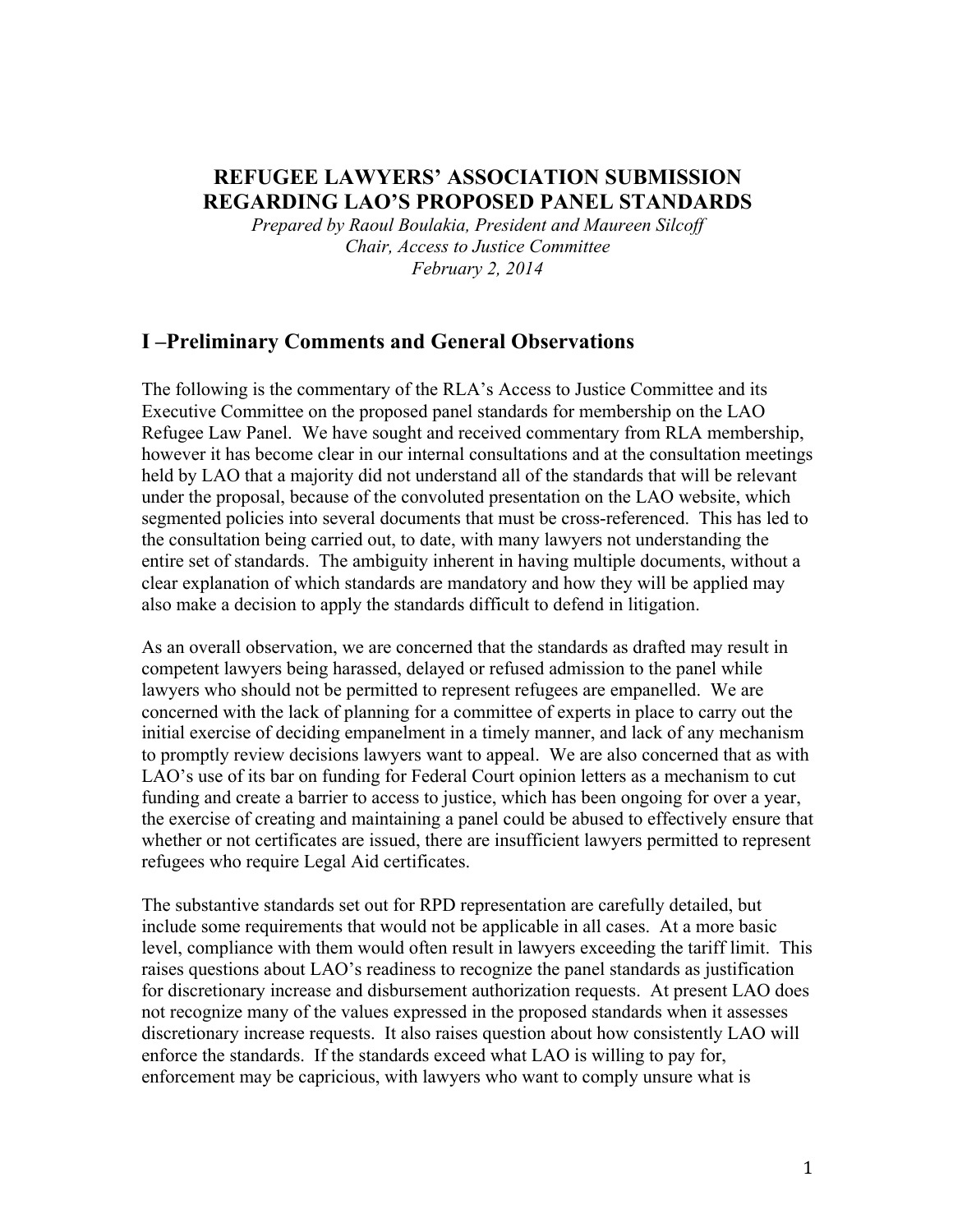expected and lawyers who disregard basic standard able to point in litigation to lack of coherence in how standards are enforced.

We are also concerned that while the substantive standards for representation at the RPD have been detailed in the appendixes to the main documents, it is unclear how the standards apply to other types of immigration and refugee law representation.

The new panel standards address a concern with the existing standards. The current standards lack enforceability because the language is suggestive and not mandatory. However, the RLA is concerned that the new panel standards could mean that competent lawyers would not be permitted to take LAO cases and the standards may not ensure quality if they are not enforceable in a reasonable and predictable way.

We recommend that the entire set of documents be rewritten as one document, with a more systemic approach to how the various elements are resolved. We also recommend that the new document be distributed for commentary, particularly as the documents posted were not understood by many. The RLA is ready to volunteer to assist LAO in redrafting the panel standards, and agrees with the suggestion made at LAO's January 21 2014 consultation meeting that LAO staff and RLA members rework the proposed standards.

The RLA has identified a number of concerns:

- The primary standards document reads as equating quantity of cases with quality of service. A large volume of completed cases does not in and of itself indicate a high standard of practice. We need to ensure that lawyers who do a good quality of work are empanelled even if they have a low volume of cases. Being a member of the panel should be linked to substantive quality of representation, based on reasonable standards.
- For lawyers who are recently called, the requirement of mentoring has to be matched with realistic financial support for private bar lawyers to act as mentors.
- LAO must ensure that before the requirement that lawyers belong to the panels is implemented, it has enough lawyers on the panel to guarantee that immigrants and refugees can get representation, and that the management of the panel is never permitted to under-service existing or projected need. The panel standards must not perversely result in a reduction of accessibility to service for clients. This is a crucial requirement.
- As the panel standards were presented in a complicated format, with key documents dispersed on the LAO web site, many lawyers affected by these changes have not understood the entire set of standards. Consultation on a revised document which is more plainly integrated is necessary.
- The expectations in the standards must be recognized in the review of discretionary increase and disbursement authorization requests.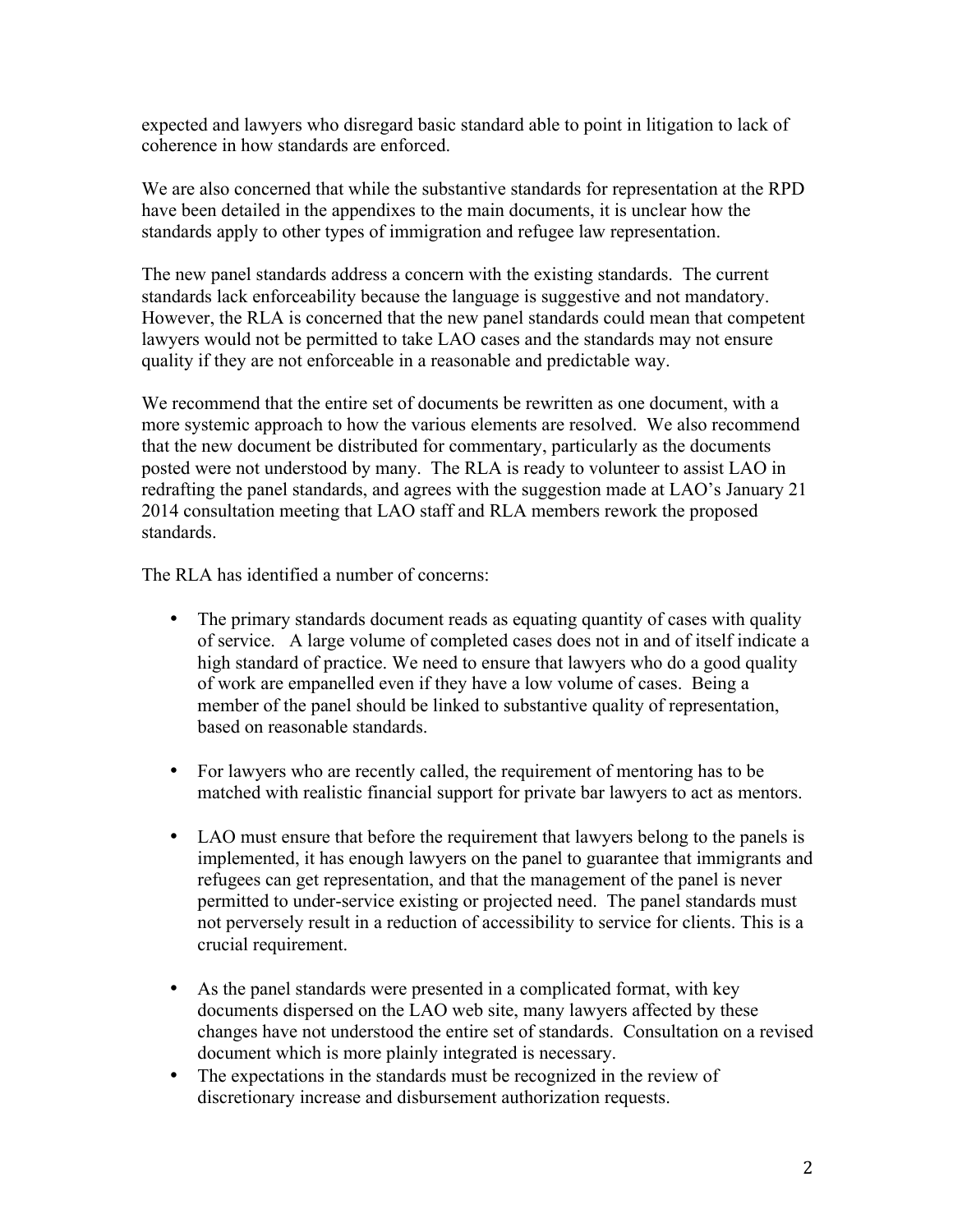- The standards should clearly differentiate between practices required in all cases which would mandate removal from the panel if they are not followed; and practices which involve a level of subjective judgment. Where assessment of representation is more complex, as it requires assessing the judgment ordinarily exercised in representation, peer review may be more critical than where it is selfevident a practice is so basic that no lawyer should ever disregard it. Standards should also only apply to the work a lawyer is able to take charge of or correct once he or she is retained.
- We do not believe the requirement of two references is practical. Competent lawyers may not know two lawyers familiar enough with their work to act as references, and it is not evident who should be listed as a reference at the inception of the panel.
- A lawyer whose recent experience has been with private clients may not be able to present their files to LAO due to their confidentiality.

# **II - Specific Recommendations:**

#### **1) 10 Refugee Claims (BOCs and hearings)/5 Federal Court Judicial Reviews or Appeals at RAD in Previous 2 Years/Percentage requirements**

As set out above, lawyers could meet the quantitative threshold yet fail to meet the substantive expectations of the Quality Service Expectations and Best Practices Guide (Appendices A and B). There should be one integrated document. It should give explicit explanation of the standards that are mandatory in all cases, and how they will be judged; along with the standards which are more complex and how those will be judged. It should make it clear how the qualitative standards will be monitored and enforced, as this is the most critical part of the proposal.

Similarly, the use of percentages as a qualifier is not necessarily correlated to competent work. It is also unclear how calculating the percentage of practice devoted to immigration and refugee law would be assessed by LAO. As with the minimum number of cases expectation, greater emphasis should be on substantive quality of representation.

Two-Step Review of Work for Empanelment:

We recommend that LAO treat its numerical standards as merely presumptive – establishing simply that a lawyer is presumed to be qualified or unqualified, without dictating whether the lawyer is permitted to be on the panel. Assessment of the substantive work of the lawyer, and agreement that the lawyer will adhere to the panel standards, would be required in either case. If a lawyer cannot meet the minimum number of cases he or she would simply undergo a more complete review of those cases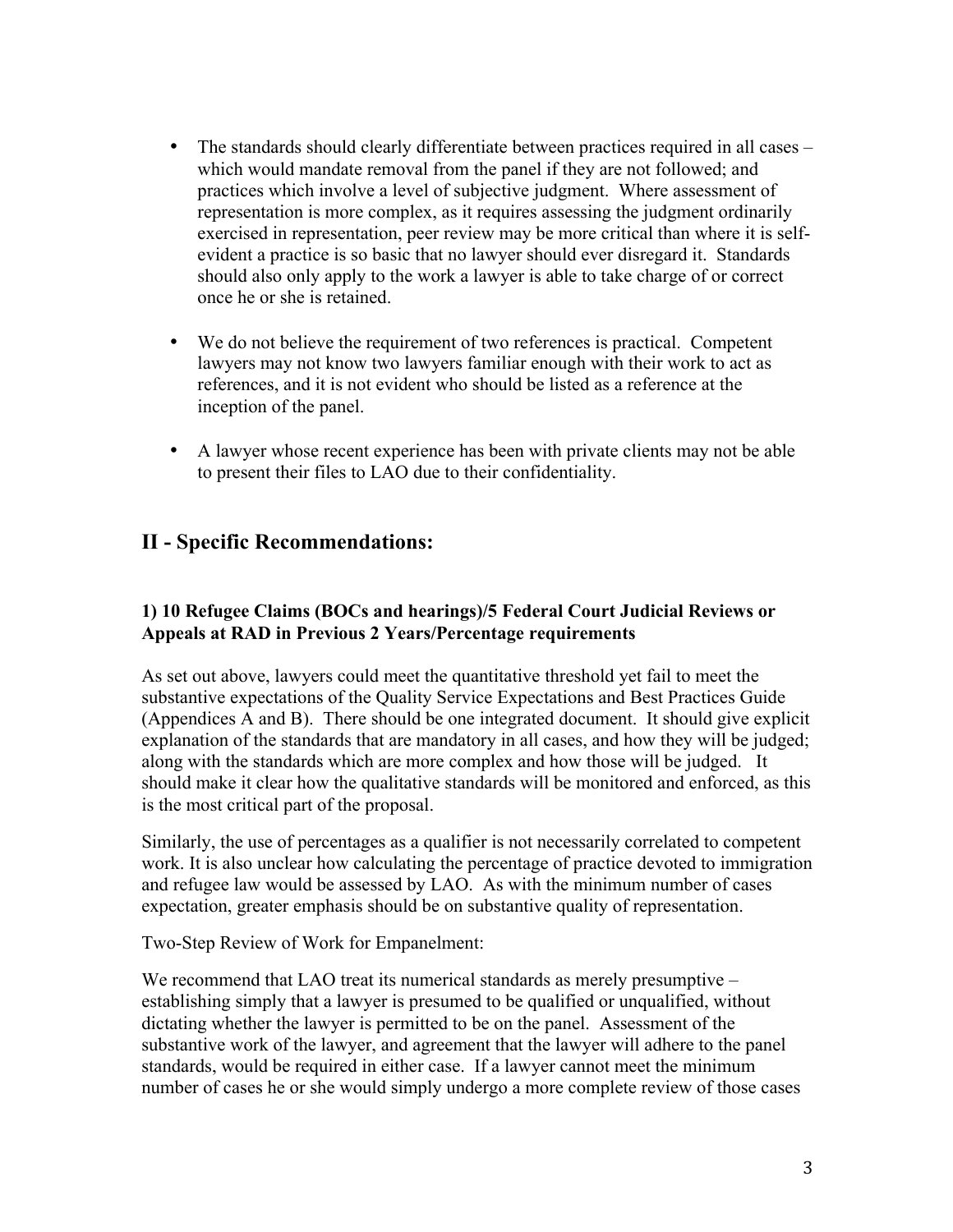the lawyer acted on, by submitting the work done on those cases for the expert committee to assess.

There are varied reasons why a competent lawyer might not meet the numerical requirements. Without being exhaustive, factors could include: that the lawyer primarily represents claimants from one country; that there has been a drop in the number of claimants; that the lawyer primarily represents clients in PRRA or humanitarian applications, but maintains expertise in refugee hearings; that the lawyer is differentlyabled, is on parental leave, practices part-time, etc. but maintains expertise in refugee law. Rather than making the standards more convoluted by trying to anticipate every exception, focus on assessment of substantive work could resolve this.

We recommend that the number of Federal Court cases completed include stays and judicial reviews that were settled on consent. A stay requires the same work as a judicial review hearing, and it would be particularly illogical to treat advocacy that is so effective it results in a successful settlement as not qualifying.

#### **2) Conditional Empanelment and Mentoring**

In principle, we support the conditional empanelment of new lawyers or lawyers intending to switch their areas of practice.

The membership expressed concerns that the mentoring concept for conditional empanelment is not realistic in light of the cost to the private bar associated with mentoring new calls. Although some counsel employ new refugee lawyers, this tends to be limited to law offices with sufficient private clients to subsidize the cost. It is not realistic, factoring in the hourly rate and the tariff hours limits, for a lawyer who does extensive Legal Aid work to devote adequate time to mentoring another lawyer within the certificate system.

We propose that LAO compensate experienced mentors, and are ready to work together with LAO to develop the parameters of such a program. For example, mentors could be issued a "certificate" for mentoring a particular lawyer; or, additional "mentoring hours" could be added to certificates and billed by either the mentor or the mentored lawyer (on behalf of the mentor) at the regular hourly rate.

We further propose that LAO use mentoring as a tool when lawyers fail to meet the panel standards yet the concern at hand does not warrant suspension or removal from the panel. Such methods are used by the LSUC and might make sense in LAO certain situations.

We believe the cost of training new, dedicated lawyers to do quality Legal Aid work must be borne in part by LAO, for LAO to have a viable pool of new lawyers replenishing the panel. This has been a chronic problem with the "graying of the bar", aggravated by the lack of funding for mentoring on Legal Aid cases, the relatively low fees paid by Legal Aid, and the rising debt load of law school graduates as tuition fees continually increase.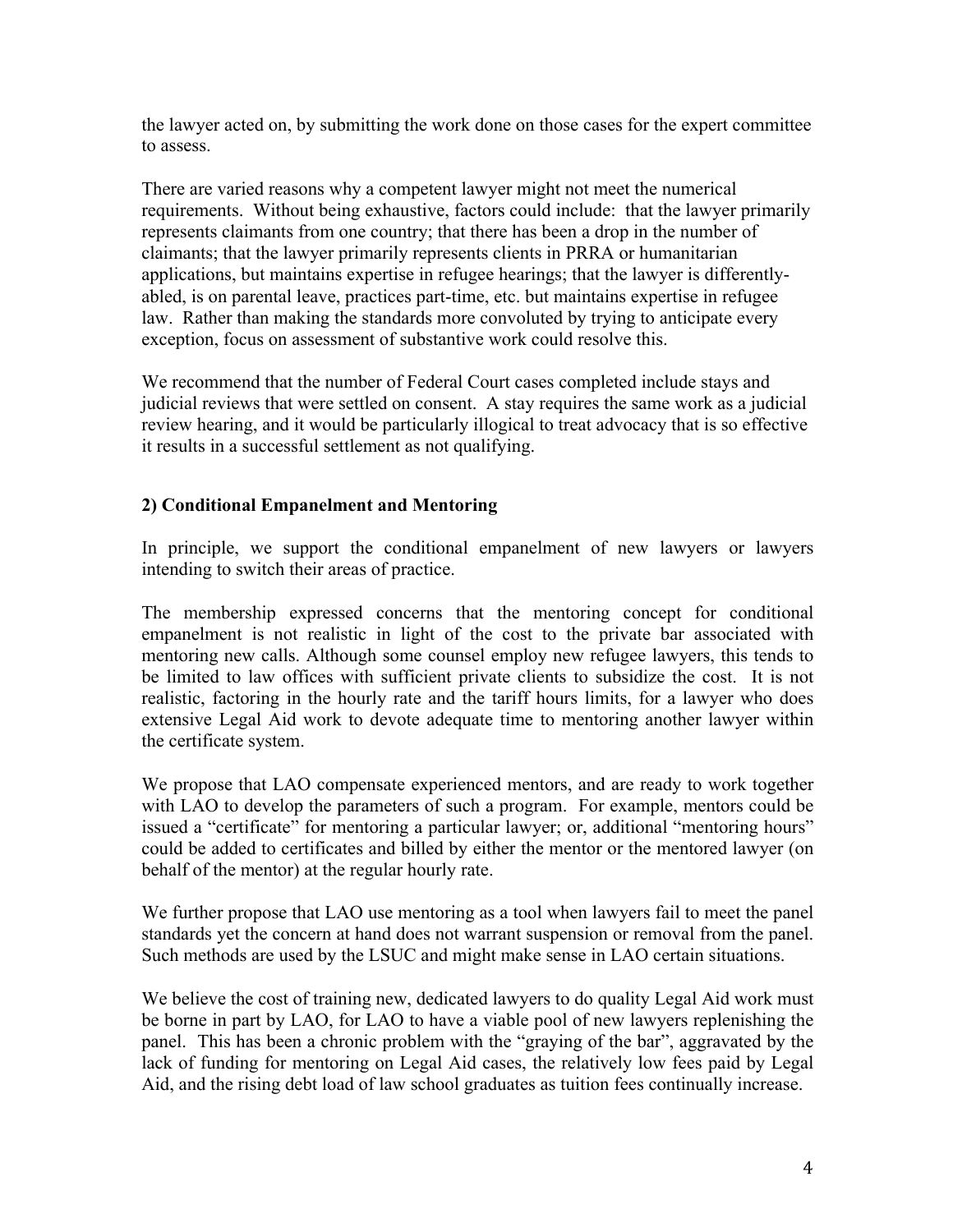With respect to the continuing legal education component of the panel standards, while there have been relatively low-cost or free educational events offered by LAO, CARL and the RLA, the LSUC and Advocates Society have tended to price seminars higher, and OBA or CBA events require annual membership fees which are high for many lawyers who primarily do Legal Aid work. We propose that LAO negotiate with the LSUC, CBA/OBA and Advocates Society for a lower rate for lawyers who are empanelled or, perhaps more critically, conditionally empanelled by LAO.

#### **3) Quality Service Expectations and Best Practices Guide, RPD matters**

The standards should reflect that the LAO tariff is limited. LAO cannot enforce standards that would require exceeding the tariff hours and disbursements. Since the reality is that LAO's treatment of discretionary increase applications is arbitrary, the standards should include assurance that they can be relied on in a discretionary increase application, and that a lawyer cannot be removed from the panel for refusing to do work LAO refuses to pay for.

A necessary corollary of the Quality Service Expectations and Best Practices Guide (Appendices A and B) is that LAO fund services that are additional to the tariff , when such requests are reasonable and necessary to comply with the standards. LAO needs to ensure it is ready to make quick and reasonable decisions when lawyers request approval for additional hours or disbursements during the course of litigation, and when discretion is requested on completion of a case. The current practice of having a very narrow range of criteria recognized in discretion requests, and the arbitrary application of the "client of modest means" argument when necessary work has been done make it untenable to expect LAO will really be able to enforce the standards proposed.

Most of the practical standards set out in Appendices A and B are reasonable, given the above caveat. Some are not practical:

- o "Respect for the client's instructions" allows for unreasonable client instructions, and instructions that would obviously exceed the tariff limits. This should be amended to "reasonable client instructions, which are practicable and in the client's best interests"
- o "As soon as possible after the first meeting, a panel member should seek relevant disclosure form the IRB, CIC, and/or CBSA" – should be amended to specific "when necessary and appropriate", since it is often unnecessary to make such requests.

A more focused review of the standards, particularly with a mind to differentiating basic and more complex standards, is recommended. By way of example, it may be obvious and relatively easy to judge that a BOC narrative has been written by a non-lawyer or written incompetently because of its syntax or because it presents an incoherent case that does not address basic refugee determination requirements. LAO already collects BOCs,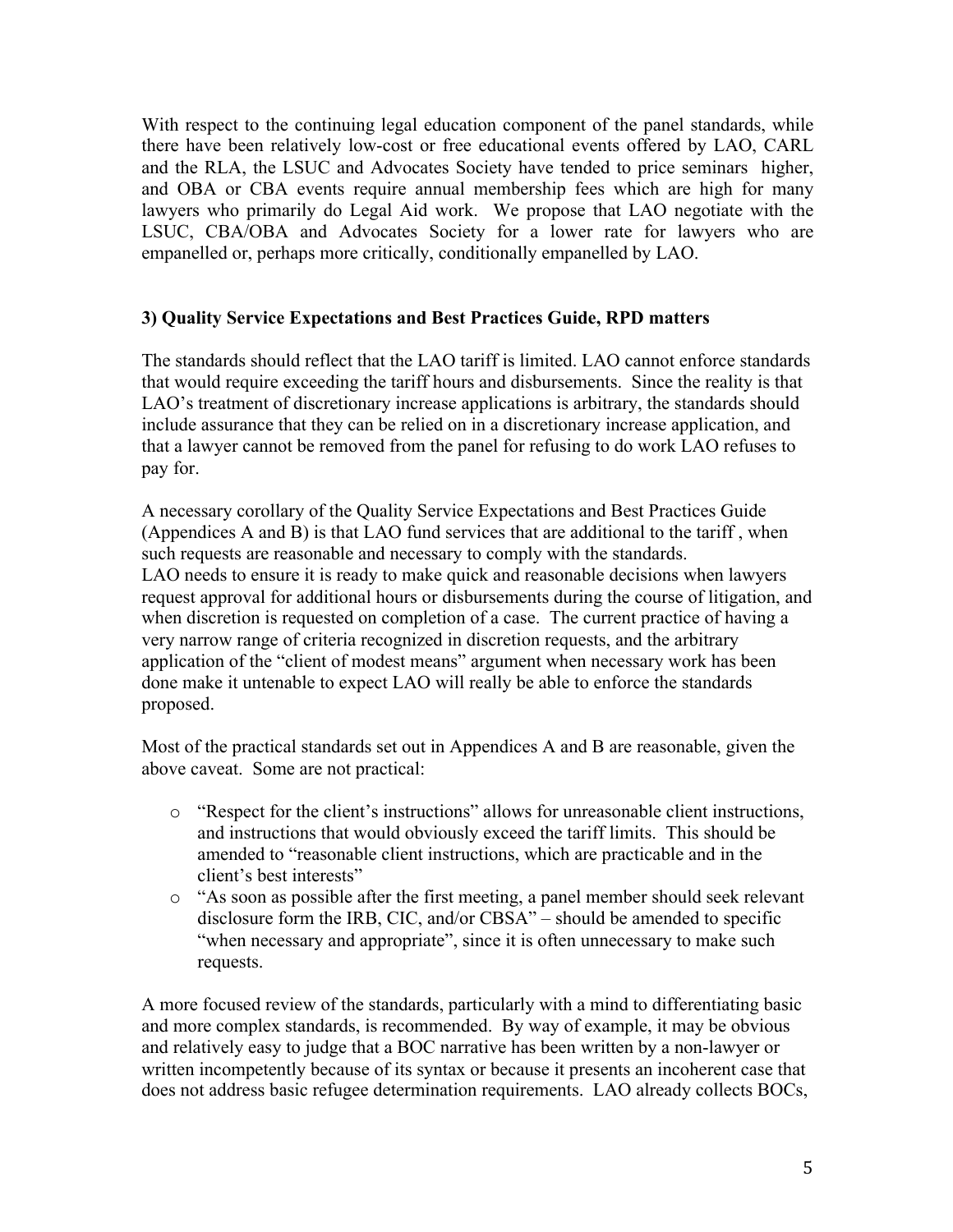so there is no reason why LAO could not screen this and make a straightforward decision that certain lawyers would not meet the requirement that a lawyer interview a client and review a BOC before it is submitted. Assessing whether a lawyer normally presents a coherent theory of a case supported by adequate knowledge of the law in hearings is both more work-intensive for LAO and requires more complex judgment.

Because the practice standards are so focused on RPD hearings, it is unclear how they would be applied to lawyers doing other work.

For Federal Court work it is fairly straightforward that the Area Committee has existing expertise in assessing whether lawyers present competent opinion letters or memoranda. To be clear, this is not a mechanical exercise (as Area Committee may believe an opinion is thorough, but disagree on the likelihood of success). Members of the Area Committee should be relied on to determine if lawyers are meeting the requirement of substantively competent work, both by being permitted to recommend removal from the panel and by a requirement that appeal on a decision to remove a lawyer be heard by a panel which includes members of the Area Committee who did not take part in the initial recommendation. The number of lawyers who submit inadequate opinion letters is very low, but LAO permits them to remain on the panel, which means (whether or not LAO funds opinion letters) that they can disadvantage many refugees. Funding of certificates for opinion letters should be restored with the implementation of the new panel and refugees as well as community agencies should be very clearly and accessibly be told which lawyers can submit opinion letters.

#### **4) Transparency**

It is critical that the LAO staff deciding whether or not lawyers are admitted to the panels have substantive expertise in refugee law, and that an appeal panel incorporate peer review. There should be an appeal panel that can promptly hear appeals, composed of lawyers who are expert in the field- including private bar lawyers. LAO could draw on refugee lawyers on the existing Area Committee.

Legal Aid's discretion must be clarified. It is unclear, for example, what is meant by discretionary empanelment for those who have been "recognized for substantial recent experience in refugee law".

#### **5) Immigration Appeal Division (IAD):**

Membership on the general refugee law panel should permit lawyers to represent clients at the RPD, the IAD, the Immigration Division, in humanitarian, PRRA and any other types of immigration law matters covered by Legal Aid which are not explicitly limited to the appellate panel. Although the IAD is an appeal tribunal, it functions as a hybrid, with much of the presentation of a case at the IAD truly being first-instance representation (for instance the presentation of humanitarian arguments which were not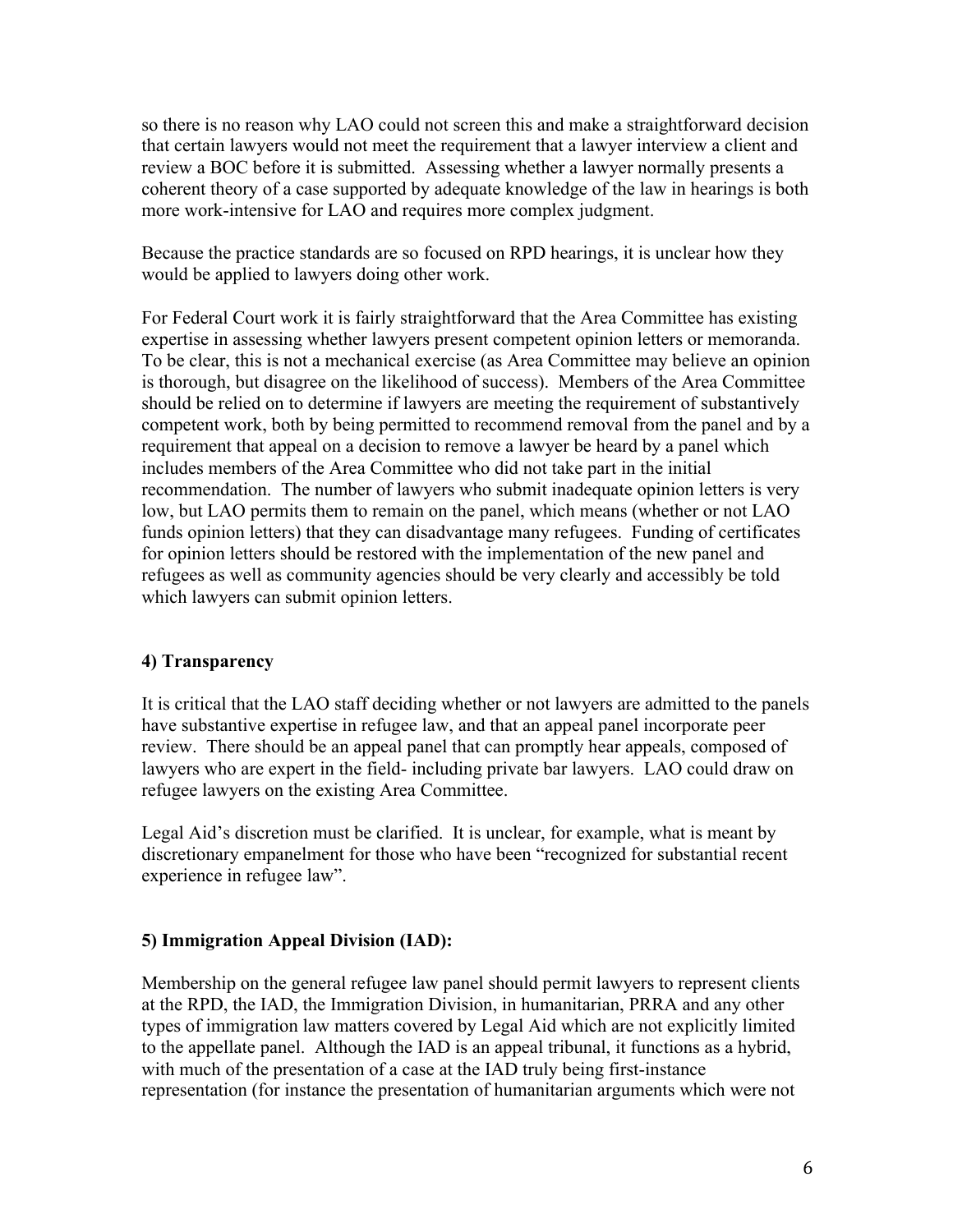considered at an Immigration Division hearing). IAD hearings are not more legally complex than an RPD hearing, and are more akin to first-instance advocacy than RAD and Federal Court litigation.

#### **6) Enforcement**

The RLA has repeatedly voiced concerns to LAO about inadequate enforcement of the existing panel standards. We understood that one of the major incentives for revisiting the panel standards was to put in place viable enforcement mechanisms. Without clarity about enforcement measures, we have reservations about the panel standards proposal. We would like to know how LAO intends to proceed when LAO, other counsel or a client is concerned that a lawyer's work fails to meet the panel standards, particularly regarding poor quality of service.

We are also concerned that the breadth of the standards could invite harassment of lawyers on the panel. Clarity about what triggers a review of a case or a lawyer's work generally is required. LAO's past practices of random audits coupled with its refusal to act on serious complaints, and our experience of accounts being questioned by staff without expertise in refugee law while no one with expertise is in a position to overturn the decision, make us very wary of standards which are not coupled with clear enforcement criteria. Just as with the enforcement of any law, standards are not merely for those subjected to an institution's judgments.

### **7) Universality:**

The standards must apply to all types of immigration and refugee law representation funded by LAO.

#### **8) Public information:**

Clients and community agencies should be given the standards that lawyers have been required to adhere to. This can be summarized in communications explaining the standards, but should not be reduced to a simplified text that leaves the standards unclear. Each client should be given the entire text of the actual standards.

Clients should not be given randomized short lists of lawyers, as this distorts the clients ability to choose a lawyer –giving the impression he or she is being directed to only certain lawyers. LAO should also not provide lists by language spoken, other than informing clients if a lawyer represents clients at hearings in English or French. Clients who are determined to find a lawyer who speaks their own language are able to do so if they are given a complete list, and it is misleading to encourage refugees to think this should be their primary concern.